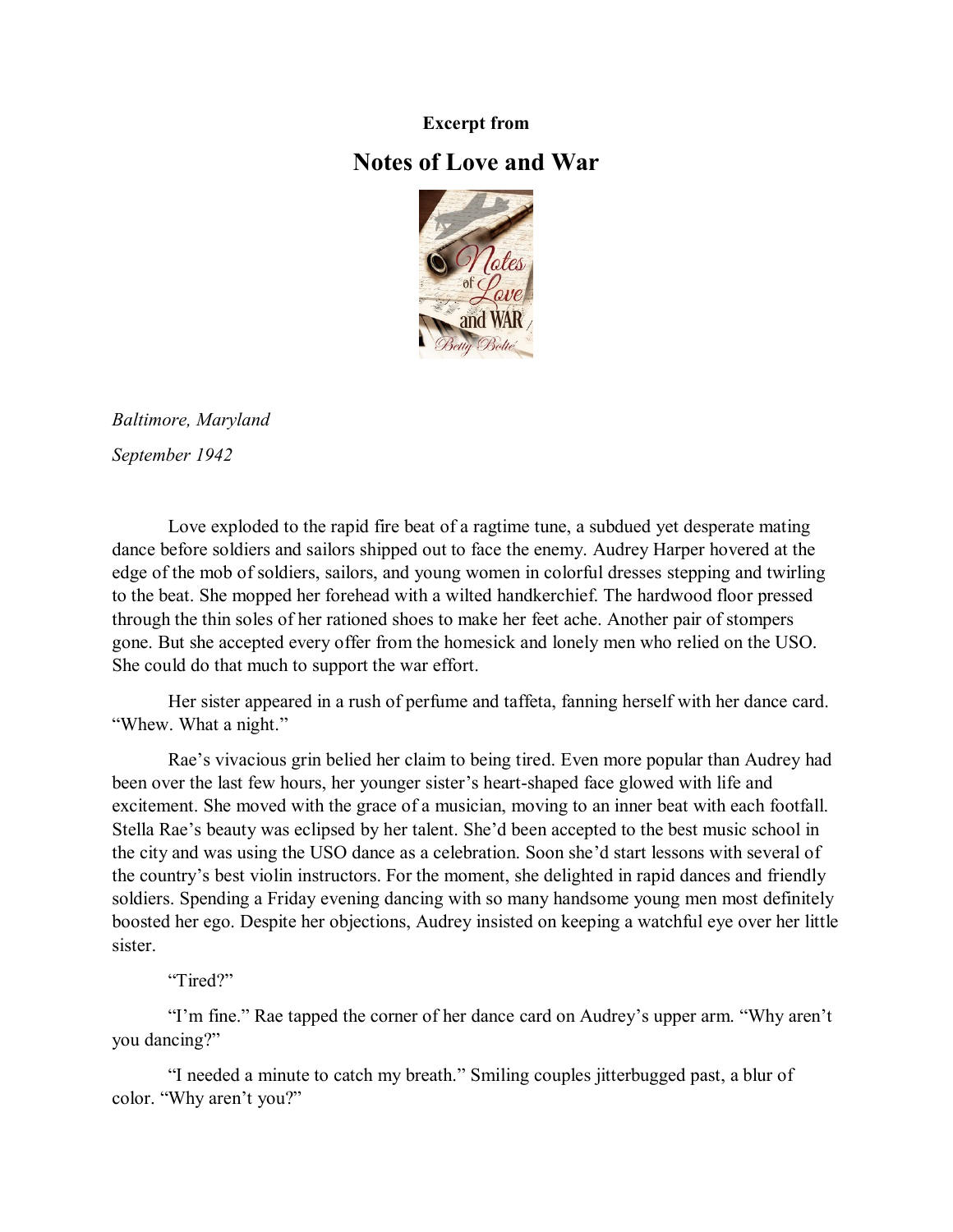"I saw you standing here looking lost so I wanted to check in, see how you're doing."

"Another hour before they'll shut the dance down." Audrey shoved her handkerchief into her skirt pocket. "Time for several more dances."

"It's why we're here." Stella dragged a palm across her forehead. "I'll be glad to get outside where it's cooler."

"Soon enough. I think your next dance is coming to find you." The marine weaved around the dancers on the floor as he approached. "Go have fun."

"It's what we do." Rae smiled at the man as he held out his hand, waiting for her to accept his offer. She gave him her hand and he led her away to join the whirling dancers.

Rae's words echoed in Audrey's mind as she waited for the next invitation to dance. She enjoyed dancing, helping the men in uniform have some relaxation and respite from the war. But she wanted to be more than a pretty face in dancing shoes. She'd studied hard to earn her combined music appreciation and journalism degree and somehow she'd find a way to put it to use. Despite her father's intent of merely ensuring she would be an educated wife for a deserving husband, she hoped to find gainful employment of some interesting kind.

She'd seen the advertisements for women to support the men called up to fight over there by filling in at their jobs on the home front. "Women, Take War Work!" "Women Needed Now! Join the WAVES!" The war had brought new prospects for women to join the workforce, to do their patriotic duty by working the men's jobs to free them up to go fight.

A patriotic thing to do, but one her father would resist. Her brother, Gilbert, itched for his number to be called so he could serve. He had carefully floated the idea of enlisting but Mama convinced him to wait. Hoping he wouldn't need to go. If he did, Audrey would have no choice but to do her duty and follow his example, yet again. Taking on a paying job, rather than volunteering her time as she'd been doing all her life. Secretly, the idea appealed to her. She rubbed the porcelain pansy pendant hanging around her neck, its smooth pink petals soothing. Gil gave it to her on her sixteenth birthday and she never took it off. A tribute to her older, beloved brother. Following his lead meant she'd have some spending money, and could even contribute to the household finances. Maybe eventually earn enough to even move out of her parents' home.

Deciding on what kind of work to do was the holdup. The idea of working in a factory did not appeal. Necessary and vital work to be sure. Just not for her. She'd much rather be up and about than stuck in an assembly line or other mindless work.

She wanted to do something that would enable her to interact with others, and which would use her creativity and education combined. The Help Wanted ads all seemed to be for manufacturing and machine work. Telegraph and telephone operators. Receptionists and secretaries. Tied to a machine or a desk all day. She shuddered at the thought. Surely she could find something more interesting to do.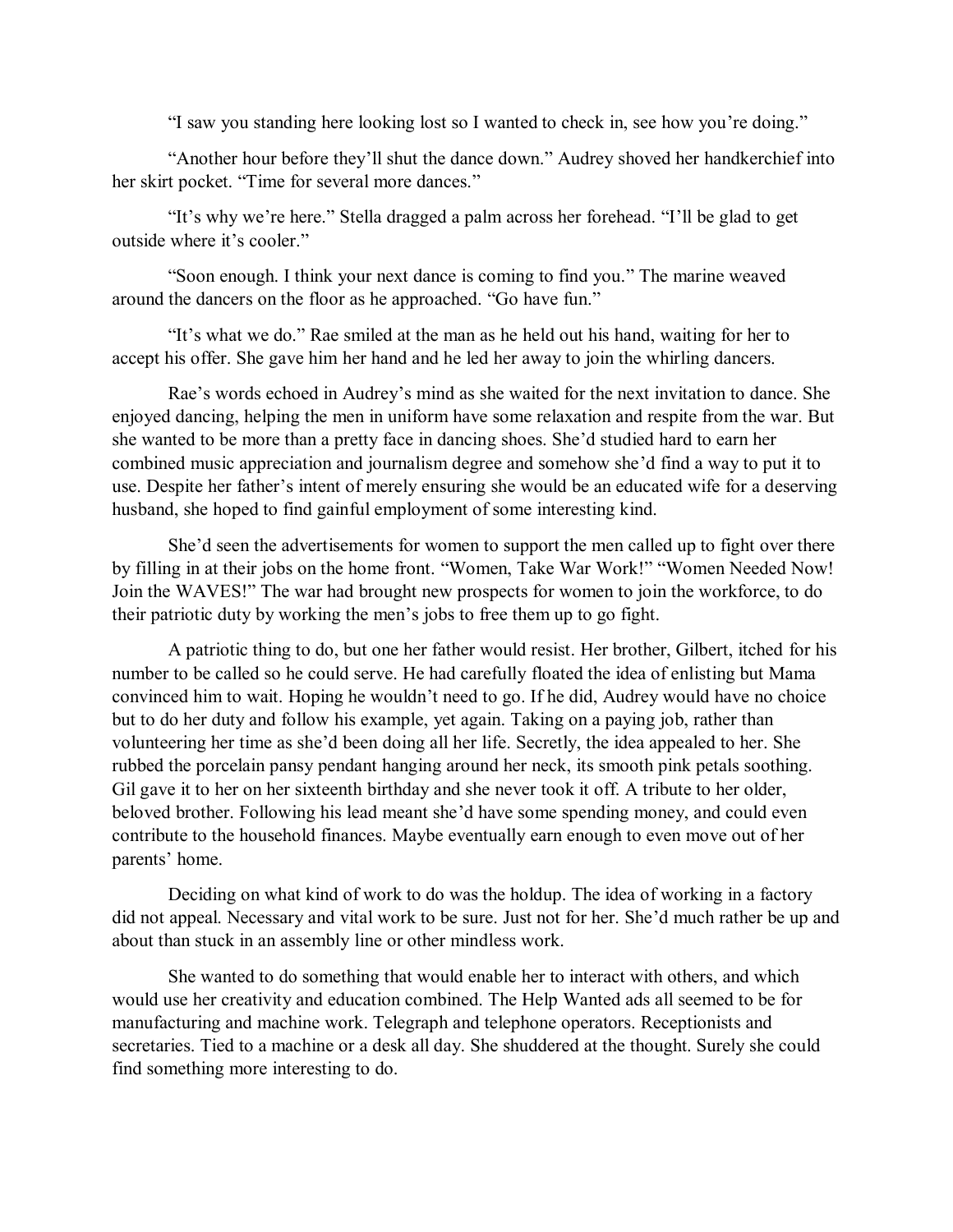Watching the mass of men in uniform with their dance partners, she pondered the many families left behind in towns and cities across the country, hoping for their safety. The nation had been at war nearly a year and showed no signs of ending. Her family had been fortunate to remain out of the fighting. The draft hadn't called her father's or her brother's number. The longer it dragged on, though, the higher the chance they'd be called up. She worried most about her only brother, truth be told. His creative, easy-going nature seemed ill-suited for hand-to-hand fighting or shooting anyone. Being forced to do so would affect his very soul. His dreams of building things—homes, businesses, bridges—may never be realized. If he were hurt he might not be able to create.

A flashy couple, he in navy uniform, she in a light green dress, swirled past Audrey. She stepped back from the edge of the floor to give the girl's skirt space to twirl as they danced gracefully around the room. Chinese lanterns hung from the rafters of the ballroom, candles glowing softly inside. The tune segued into a slow dance. The couples drew closer, the men's hands holding the ladies', one hand at the small of the back. She sensed some of the pairs had grown close quickly but it was wartime. People met, fell in love, married in weeks. Fear of the unknown—whether they would come home—made for many hasty marriages. Concessions had to be made.

She worried about her father, too, but on a different level from her robust brother. Daddy was the family's patriarch, brought home the money that kept the family in comfort. As much as was possible under the rationing restrictions. If he were called up, her mother would have to cope without him. True, Audrey and Stella would help her, but having a husband involved in the deadly conflict couldn't be easy. Going about the day without knowing whether he was injured or dead. Fearing the arrival of a telegram. Letters took a long time to arrive at homes across the country. Then again, the mail censors blacked out anything even hinting at forbidden information to write home so the news that people shared often became stilted. Especially knowing strangers read and evaluated every word sent to loved ones.

"You look too serious for this shindig." A soldier aimed a shy grin at her. "Dance?"

She blinked away the depressing, worrisome thoughts. "I'd love to." She took his hand and followed him onto the dance floor and into the fluid steps of a two-step. Tonight she'd dance and smile. Tomorrow was soon enough to think about all the rest. After all, she had plenty of time.

——————

Three little words changed everything.

"I've signed up."

The determination in her brother's expression rattled Audrey's sense of well-being as his words sunk in. His set jaw and eyes glittering like balls of steel. A slight crease over Gilbert's brows. Powerful shoulders forced back, bracing for the family's reaction. All jovial banter and good-natured teasing had ended in sudden silence.